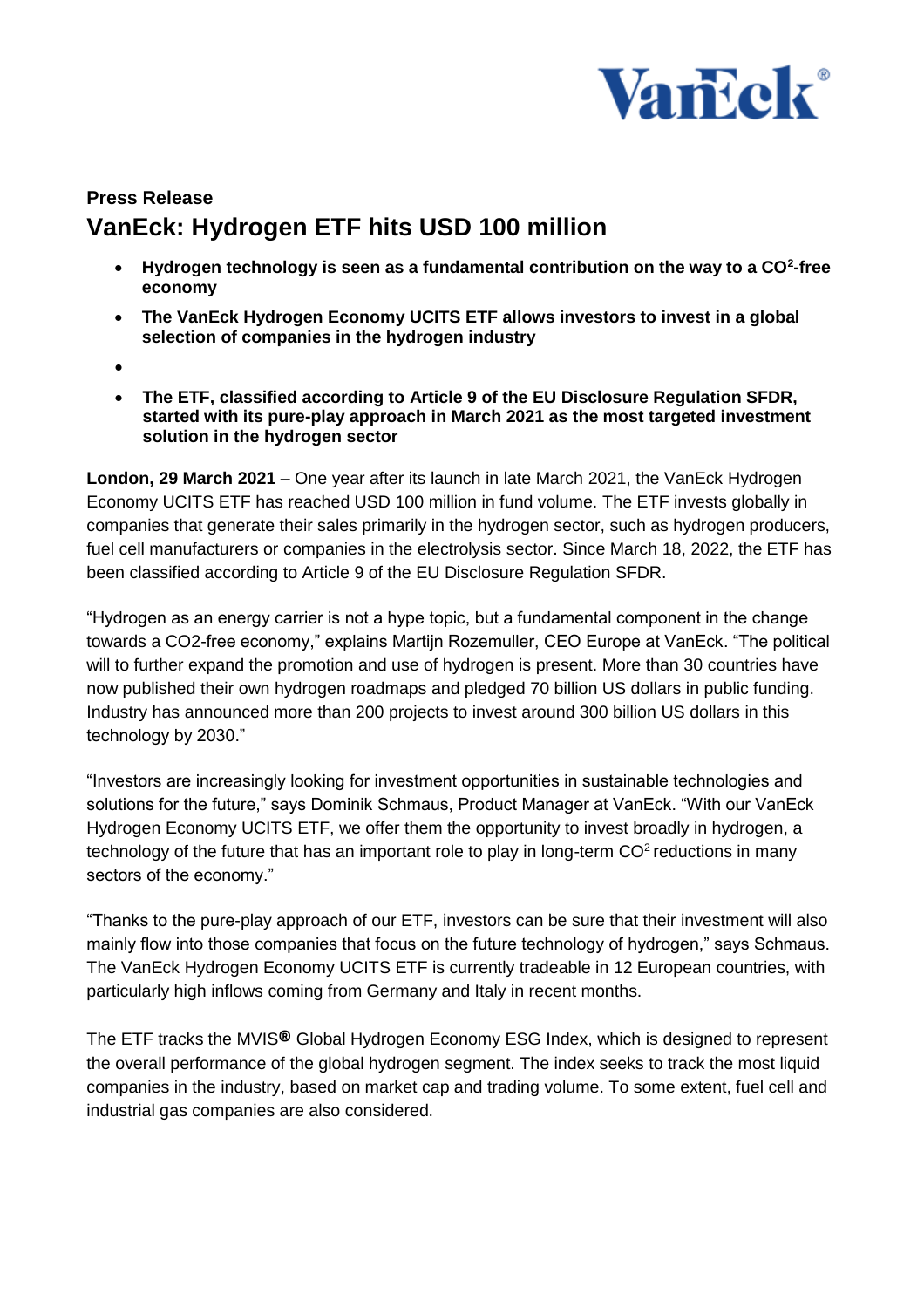

| <b>ETF</b>                                 | <b>VanEck Hydrogen Economy UCITS ETF</b>               |
|--------------------------------------------|--------------------------------------------------------|
| Index name                                 | MVIS <sup>®</sup> Global Hydrogen Economy ESG<br>Index |
| <b>ISIN</b>                                | IE00BMDH1538                                           |
| <b>Ticker LSE</b>                          | <b>HDRO</b>                                            |
| Capital Management company                 | VanEck Asset Management B.V.                           |
| Domicile of the capital management company | Ireland                                                |
| Base currency                              | <b>USD</b>                                             |
| Index provider                             | <b>MV Index Solutions GmbH</b>                         |
| Weighting reviewed                         | Quarterly                                              |
| <b>Product structure</b>                   | Physically replicating                                 |
| Launch date                                | 26 March 2021                                          |
| Total expense ratio (TER)                  | 0.55% p.a.                                             |
| Appropriation of earnings                  | Retention                                              |

## **Contact:**

Henning Mönster / Miriam Wolschon public imaging GmbH Tel.: +49 (0)40 401999-156 / -155 E-mail: [vaneck@publicimaging.de](mailto:vaneck@publicimaging.de)

Louis Hilton Peregrine Communications Tel.: +44 (0) 20 3040 0867 E-Mail: [vaneck@peregrinecommunications.com](mailto:vaneck@peregrinecommunications.com)

## **About VanEck:**

VanEck has been driven by innovation and stood for intelligent, prescient investment strategies ever since its founding in 1955. As an asset manager, it currently manages some 83 billion US dollars\* worldwide, including exchange-traded funds (ETF), active funds and institutional accounts.

With over 100 ETFs around the world, the investment firm offers a comprehensive portfolio covering numerous sectors, asset classes and smart beta strategies. VanEck was one of the first asset managers to